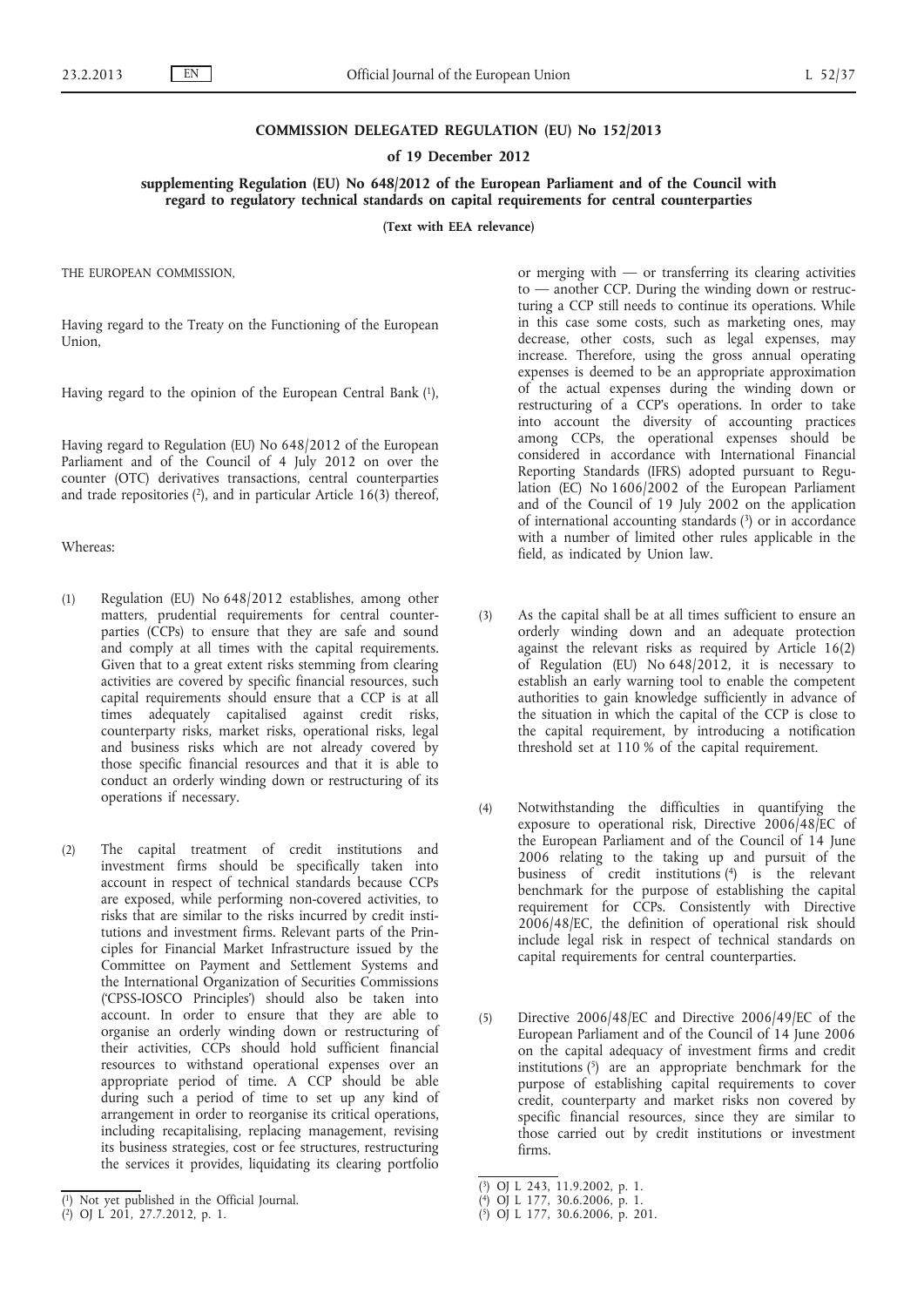- (6) A CCP does not have to hold capital for trade exposures and default fund contributions which arise under an interoperability arrangement where the requirements of Articles 52 and 53 of Regulation (EU) No 648/2012 are fulfilled. However, where these requirements are not fulfilled, links between CCPs might expose them to additional risk if the collateral posted by them is not fully protected and bankruptcy remote or if the default fund contributions are at risk in case a clearing member of the receiving CCP defaults. Therefore, in such cases capital charges should apply to default fund contributions and to trade exposures with other CCPs. In order to avoid contagion effects, the treatment regarding default fund contributions to other CCPs should in general be more conservative than the treatment of credit institution exposures to CCPs. The own resources of a CCP used to contribute to the default fund of another CCP should not be taken into account for the purposes of Article 16(2) of Regulation (EU) No 648/2012 as they are not invested in accordance with its investment policy. They should also not be double-counted for the purpose of calculating risk weighted exposures stemming from these contributions.
- (7) The time necessary for an orderly winding down is strictly dependent on the clearing services provided by the single CCP and on the market environment in which it operates, especially in the case where another CCP can take on its services. Therefore, the number of months required for winding down should be based on the CCP's own estimate, subject to the approval of the competent authority. A minimum number of six months needs to be introduced in order to ensure a prudent level of the capital requirements.
- (8) Business risk refers to the risk a CCP assumes due to its efficiency and potential changes in general business conditions which are likely to impair its financial position as a consequence of decline in its revenues or an increase in its expenses resulting in a loss that must be charged against its capital. Since the level of business risk is highly dependent on the individual situation of each CCP and can be caused by various factors such as inefficient procedures, adverse market environment, ineffective response to technological progress, or poor execution of business strategies, the capital requirement should be based on a CCP's own estimate subject to the approval of the competent authority. A floor needs to be introduced in order to ensure a prudent level of the capital requirements.
- (9) The European Banking Authority (EBA) has worked in close cooperation with the European System of Central Banks (ESCB) and has consulted the European Securities and Markets Authority (ESMA) before submitting the draft technical standards on which this Regulation is based. It has also conducted open public consultations on the draft regulatory technical standards, analysed the potential related costs and benefits and requested the opinion of the Banking Stakeholder Group established

in accordance with Article 37 of Regulation (EU) No 1093/2010 of the European Parliament and of the Council  $(1)$ .

(10) This Regulation is based on the draft regulatory technical standards submitted by the European Supervisory Authority (European Banking Authority) to the European Commission,

HAS ADOPTED THIS REGULATION:

# *Article 1*

## **Capital requirements**

1. A CCP shall hold capital, including retained earnings and reserves, which shall be at all times more than or equal to the sum of:

- (a) the CCP's capital requirements for winding down or restructuring its activities calculated in accordance with Article 2;
- (b) the CCP's capital requirements for operational and legal risks calculated in accordance with Article 3;
- (c) the CCP's capital requirements for credit, counterparty and market risks calculated in accordance with Article 4;
- (d) the CCP's capital requirements for business risk calculated in accordance with Article 5.

2. A CCP shall have procedures in place to identify all sources of risks that may impact its on-going functions and shall consider the likelihood of potential adverse effects on its revenues or expenses and its level of capital.

If the amount of capital held by a CCP according to paragraph 1 is lower than 110 % of the capital requirements or lower than 110 % of EUR 7,5 million ('notification threshold'), the CCP shall immediately notify the competent authority and keep it updated at least weekly, until the amount of capital held by the CCP returns above the notification threshold.

That notification shall be made in writing and shall contain the following elements:

(a) the reasons for the CCP's capital being below the notification threshold and a description of the short-term perspective of the CCP's financial situation;

<sup>(</sup> 1) OJ L 331, 15.12.2010, p. 12.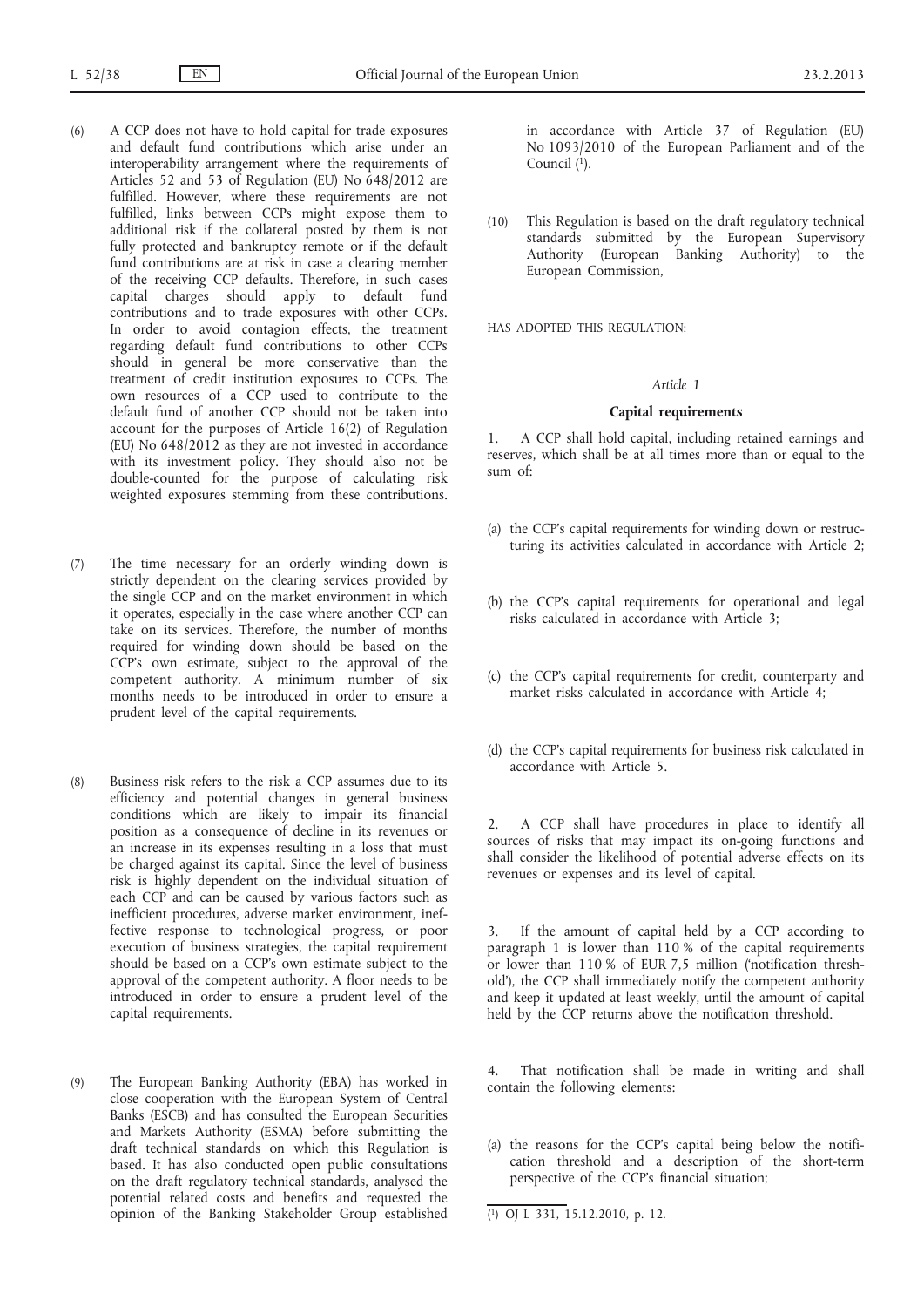(b) a comprehensive description of the measures the CCP intends to adopt to ensure the on-going compliance with the capital requirements.

# *Article 2*

### **Capital requirements for winding down or restructuring**

1. A CCP shall divide its annual gross operational expenses by twelve in order to determine its monthly gross operational expenses, and multiply the resulting number by its time span for winding down or restructuring its activities determined according to paragraph 2. The result of this calculation is the capital required to ensure an orderly winding down or restructuring of the activities of the CCP.

2. In order to determine the time span for winding down or restructuring its activities referred to in paragraph 1, a CCP shall submit to the competent authority for approval in accordance with that competent authority's powers under Title III of Regulation (EU) No 648/2012 its own estimate of the appropriate time span for winding down or restructuring its activities. The estimated time span shall be sufficient to ensure, including in stressed market conditions, an orderly winding down or restructuring of its activities, reorganising its operations, liquidating its clearing portfolio or transferring its clearing activities to another CCP. The estimate shall take into account the liquidity, size, maturity structure and potential cross-border obstacles of the positions of the CCP and the type of products cleared. The time span for winding down or restructuring its activities used for the calculation of the capital requirement is subject to a minimum number of six months.

3. A CCP shall update its estimate of the appropriate time span for winding down or restructuring its activities whenever there is a significant change in the assumptions underlying the estimation and submit this updated estimate to the competent authority for approval.

4. For the purposes of this Article, operational expenses shall be considered in accordance with International Financial Reporting Standards (IFRS) adopted pursuant to Regulation (EC) No 1606/2002 or, in accordance with Council Directives 78/660/EEC (1), 83/349/EEC (2) and 86/635/EEC (3) or, in accordance with generally accepted accounting principles of a third country determined to be equivalent to IFRS in accordance with Commission Regulation (EC) No 1569/2007 (4) or accounting standards of a third country the use of which is permitted in accordance with Article 4 of that Regulation, as applicable. CCPs shall use the most recent audited information from their annual financial statement.

#### *Article 3*

# **Capital requirements for operational and legal risks**

1. A CCP shall calculate its capital requirements for operational — including legal — risk referred to in Article 1

- ( 3) OJ L 372, 31.12.1986, p. 1.
- ( 4) OJ L 340, 22.12.2007, p. 66.

using either the Basic Indicator Approach or Advanced Measurement Approaches as provided in Directive 2006/48/EC subject to the restrictions provided in paragraphs 2 to 7.

2. A CCP may use the basic indicator approach in order to calculate its capital requirements for operational risk in accordance with Article 103 of Directive 2006/48/EC.

3. A CCP shall have in place a well-documented assessment and management system for operational risk with clear responsibilities assigned for this system. It shall identify its exposures to operational risk and track relevant operational risk data, including material loss data. This system shall be subject to regular review carried out by an independent party possessing the necessary knowledge to carry out such review.

4. A CCP operational risk assessment system shall be closely integrated into the risk management processes of the CCP. Its output shall be an integral part of the process of monitoring and controlling the CCP's operational risk profile.

5. A CCP shall implement a system of reporting to senior management that provides operational risk reports to relevant functions within the institutions. A CCP shall have in place procedures for taking appropriate action according to the information within the reports to management.

6. A CCP may also apply to its competent authority for permission to use Advanced Measurement Approaches. The competent authority may grant the CCP the permission to use Advanced Measurement Approaches based on its own operational risk measurement systems in accordance with Article 105 of Directive 2006/48/EC.

7. CCPs using the Advanced Measurement Approaches as specified in paragraph 6 for the calculation of their capital requirements for operational risk shall hold capital which is at all times more than or equal to 80 % of the capital required using the basic indicator approach according to paragraph 2.

### *Article 4*

# **Capital requirements for credit risk, counterparty credit risk and market risk which are not already covered by specific financial resources as referred to in Articles 41 to 44 of Regulation (EU) No 648/2012**

1. A CCP shall calculate its capital requirements referred to in Article 1 as the sum of 8 % of its risk-weighted exposure amounts for credit and counterparty credit risk and its capital requirements for market risk calculated in accordance with Directives 2006/48/EC and 2006/49/EC, subject to the restrictions provided in paragraphs 2 to 5.

<sup>(</sup> 1) OJ L 222, 14.8.1978, p. 11.

<sup>(</sup> 2) OJ L 193, 18.7.1983, p. 1.